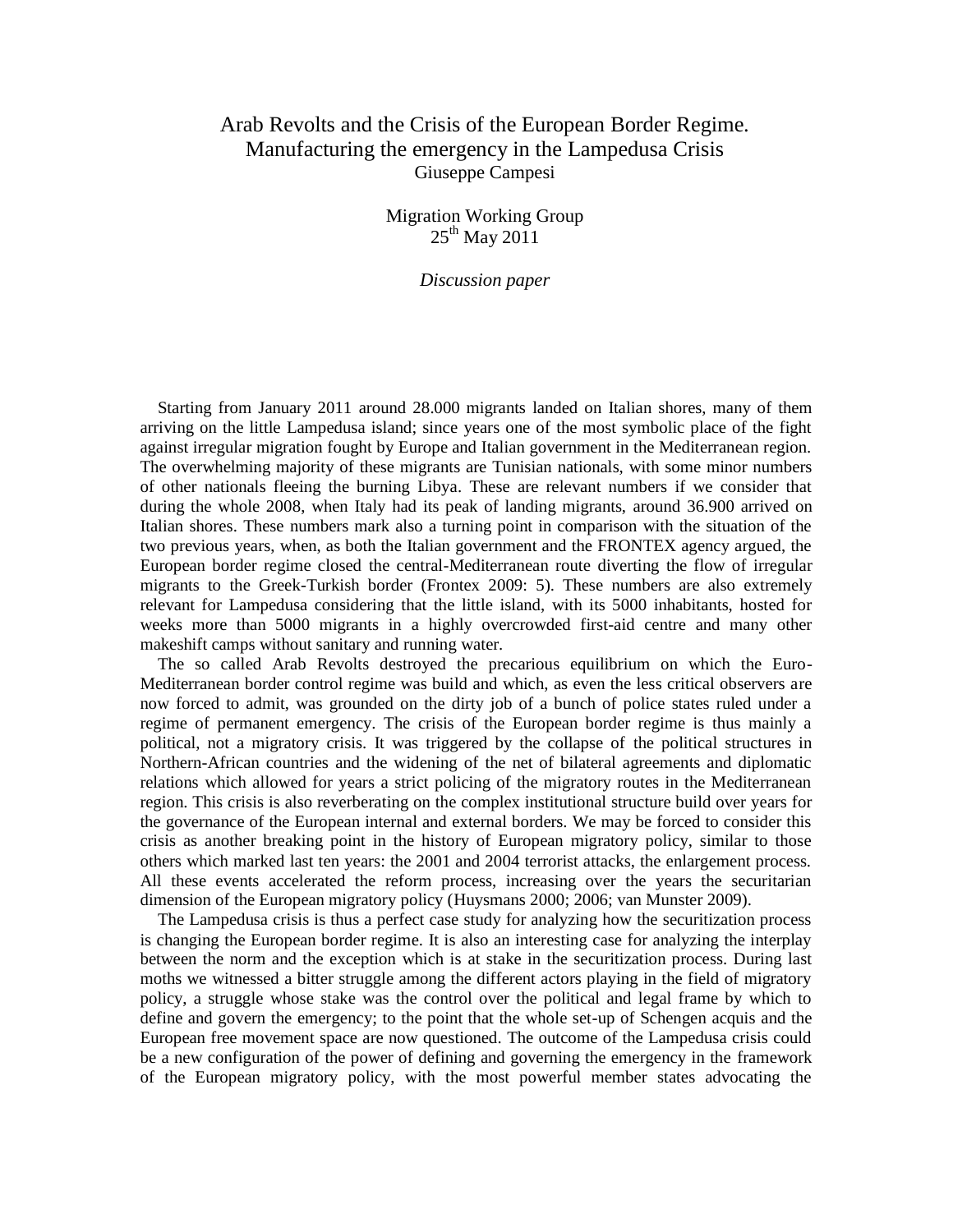extension of their sovereign prerogative to suspend the Schengen ordinary rule, and the Commission trying to take upon itself the crucial power of ruling over the exception.

## Defining the emergency

During the Lampedusa crisis the Italian government was of course the key actor in the struggle over the definition of the emergency. Notwithstanding its sovereign power in the field, it was forced to confront its perspectives with other important political and institutional actors, which in some ways structured its field of actions and its discursive strategy. What we can notice analyzing the official documents and the press releases is that Roberto Maroni, the Italian Minister of Home Affairs, hesitated in choosing the right role to play: some times he acted as the "Minister of Civil Protection" speaking the language of the "humanitarian emergency"; some other times he played the role of the "Minister of Police", speaking the language of the "securitarian emergency". These fluctuations were clearly due to the bitter confrontation he had with other institutional actors involved in the crisis management, both at supra-national and sub-national level, and with other politicians (mainly form the political majority supporting the government) which played a main role in framing the crisis by their public speaking.

The Italian government's discursive strategy was quite clear. When it was confronting itself with supranational institutional actors such as the European Union, the emphasis was put over the idea of an imminent "humanitarian emergency", evoking a forthcoming "epochal", or "biblical" migration with hundred of thousands of potential displaced persons ready to land European shores. The aim was of course to attract more technical and financial aid from European institutions, but also to gain the needed political consensus among other Member States in order to suspend the ordinary rule by activating the exceptional instrument of temporary protection set by the European directive 2008/115/EC, with its burden sharing mechanism (Avvenire  $15<sup>th</sup>$ February 2001). When it was confronting itself with sub-national institutional actors, trying to involve local governments in the management of the crisis and to legitimate the partial violation of ordinary political procedures implied by the appointment of a special commissioner entrusted with full power for dealing with the emergency, the government's discursive strategy was to speak the language of "humanitarian catastrophe", explicitly recalling the images of natural disasters.

The supranational actors involved were partially ambiguous in defining the emergency. The Commission, speaking through the EU commissioner for Home Affairs Cecilia Malmström, at first proved itself open to compromise regarding the eventuality to activate the temporary protection, while granting some financial and technical aid to Italian government. Italy's insistence lead then the Commission to minimize the crisis' significance, underlying the appropriateness of the already provided European support. This favoured the framing of the Lampedusa crisis as an ordinary afflux of irregular migration which Italy had the institutional means to govern. The EU Council shared since the beginning this view, speaking through national JHA representatives the language of ordinary external border policing to which Italy was called, even if with the due EU technical and financial support.

The rejection of the "humanitarian emergency" frame was even stronger by Italian government's interlocutors playing at the sub-national level, which exerted a pressure toward a complete securitarian framing of the ongoing crisis. Local governments, echoed by the political majority supporting the national government, called for a complete securitization of the crisis, inviting the Minister of Home Affairs to enact extraordinary measures intended at stemming the flow of irregular migrants and at limiting the threat to public security the landed *clandestini* are supposed to represent. Naval blockade, mass forced repatriations and generalized administrative detention were ordinary currency in public speaking and press release, while local governments'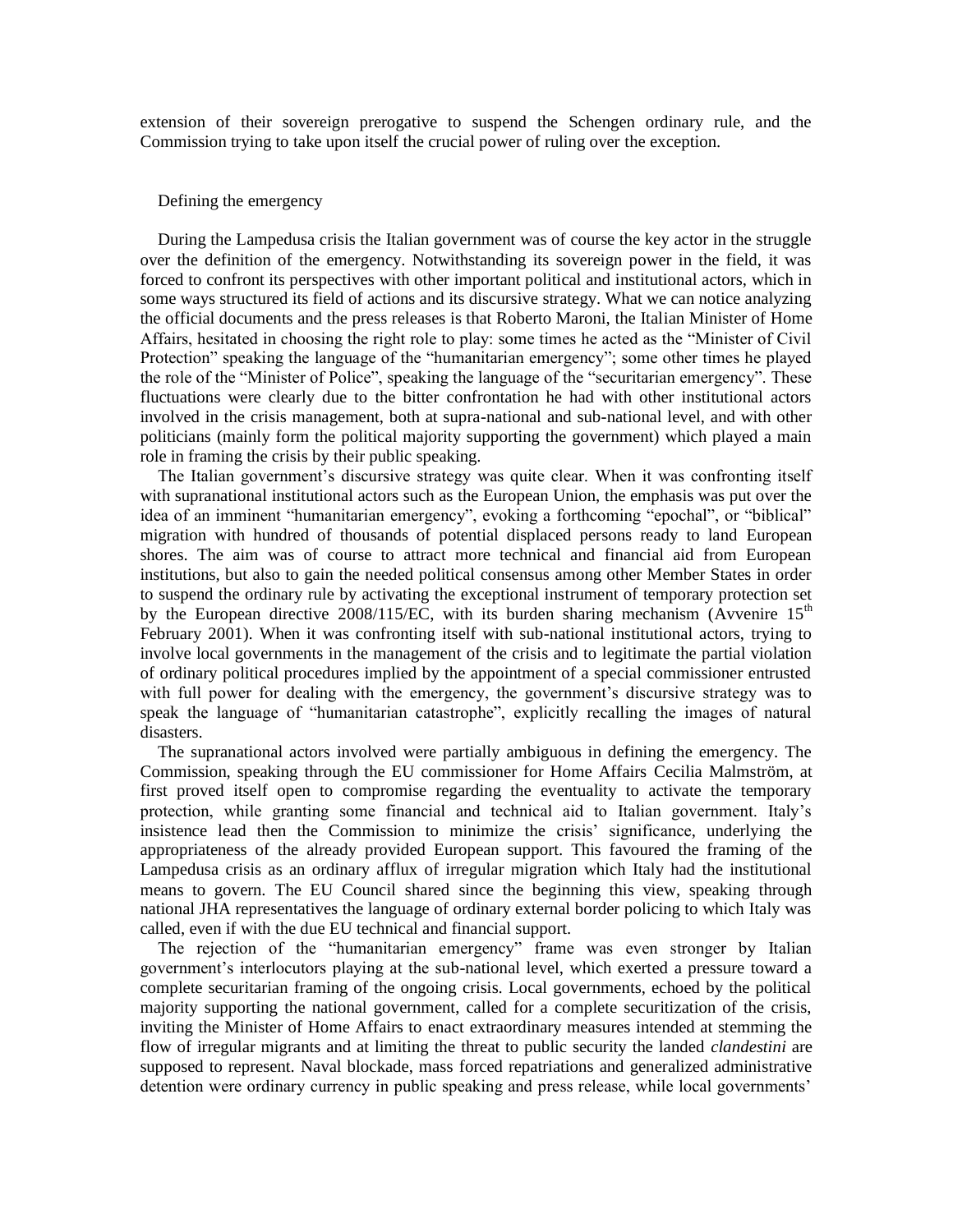representatives very often raised the issue of the dangerousness of the arriving "bogus asylum seekers" to opposite the installations of new reception centres in their communities.

### Governing the emergency

The Italian law is characterized for a weak regulation of emergency powers. The Constitutional Law rules the declaration of the *state of war* (art. 11 and 78 Costituzione della Repubblica Italiana), declared by the Parliament in the act of conferring full powers to the Government for the duration of the armed confrontation; and the issuing in extraordinary cases of "need and urgency" of *governmental emergency decree* having "force of law" (art. 77 Costituzione della Repubblica Italiana). Differently from the full powers accorded in case of war, the emergency decree do not allow the Government to derogate constitutional principles and need to be confirmed by the Parliament within six months. Besides these instruments of *constitutional emergency* (Ferejohn and Pasquino 2004), Italian ordinary law knows a wide assortment of emergency powers, the most important of which are those set by the art. 5 of the Law n. 225/1992 on Civil Protection. This is the legal umbrella under which the Italian government is allowed to delegate emergency powers to *special commissioners* (commissari straordinari) charged with the duty of governing a specific critical situation. According to the Civil Protection Law the government rules in these cases by means of a Prime Minister's decree (Decreto del Presidente del Consiglio, hereafter: Dpcm), appointing a special commissioners provided with full powers to act above ordinary laws (see Fioritto 2008).

Managing the Lampedusa crisis, the Italian Government used immediately its emergency powers. The 12<sup>th</sup> February 2011 a Decree was issued declaring the whole national territory under the state of *humanitarian* emergency and appointing with the subsequent Prime Minister Order (Ordinanza del Presidente del Consiglio dei Ministri, hereafter: Opcm) n. 3924/18th February 2011 a special commissioner entrusted with full powers. But, just as the discursive strategy of government's ministers, the decree also in some way fluctuates between a humanitarian and a securitarian frame, merging migrants' protection needs with public order issues. Given the high probability of a worsening of the situation, states the Decree, the government underlines "the need to adopt extraordinary measures intended at the installation of appropriate structures for providing humanitarian assistance, while assuring the effective fight against clandestine immigration (*sic*) by identifying those dangerous for national public order and security." (Dpcm  $12<sup>th</sup>$  February 2012)

The Minister of Home Affairs governed the emergency according to two different plans. During a first stage, which lasted until the end of March, it tried to confine the emergency on the Sicilian territory, manly of the Lampedusa Island; during a second stage, when the situation in the little pelagic island become unsustainable, the government was forced to plan the distribution of landed migrants over the whole national territory. Distinctive traits of this model for managing the emergency was the wide resort to the administrative detention of migrants in places or spaces which, following Giorgio Agamben, we could define as *spaces of legal indistinction*. These places could be considered a typical example of the *camp form* because they are institutional settings functioning above the legal framework ruling the ordinary detention of migrants and ruled under a state of permanent exception (Agamben 1995: 188; 1996: 38, 39). According the Dpcm and Opcm mentioned above, the special commissioner for the emergency was entrusted with the power to set "structures" or "spaces" where to *keep* or *detain* (the Italian word *trattenere*  is an euphemism for detention) the landed migrants. But, while these decree and orders were not ruling any explicit derogation to the Italian and European law regarding detention centres for migrants, their generic reference to the need to act above the law for dealing with the emergency, legitimized an institutional practice which made a breach in the legal framework, creating spaces of detention were the police acted as sovereign filling with its full powers the legal vain.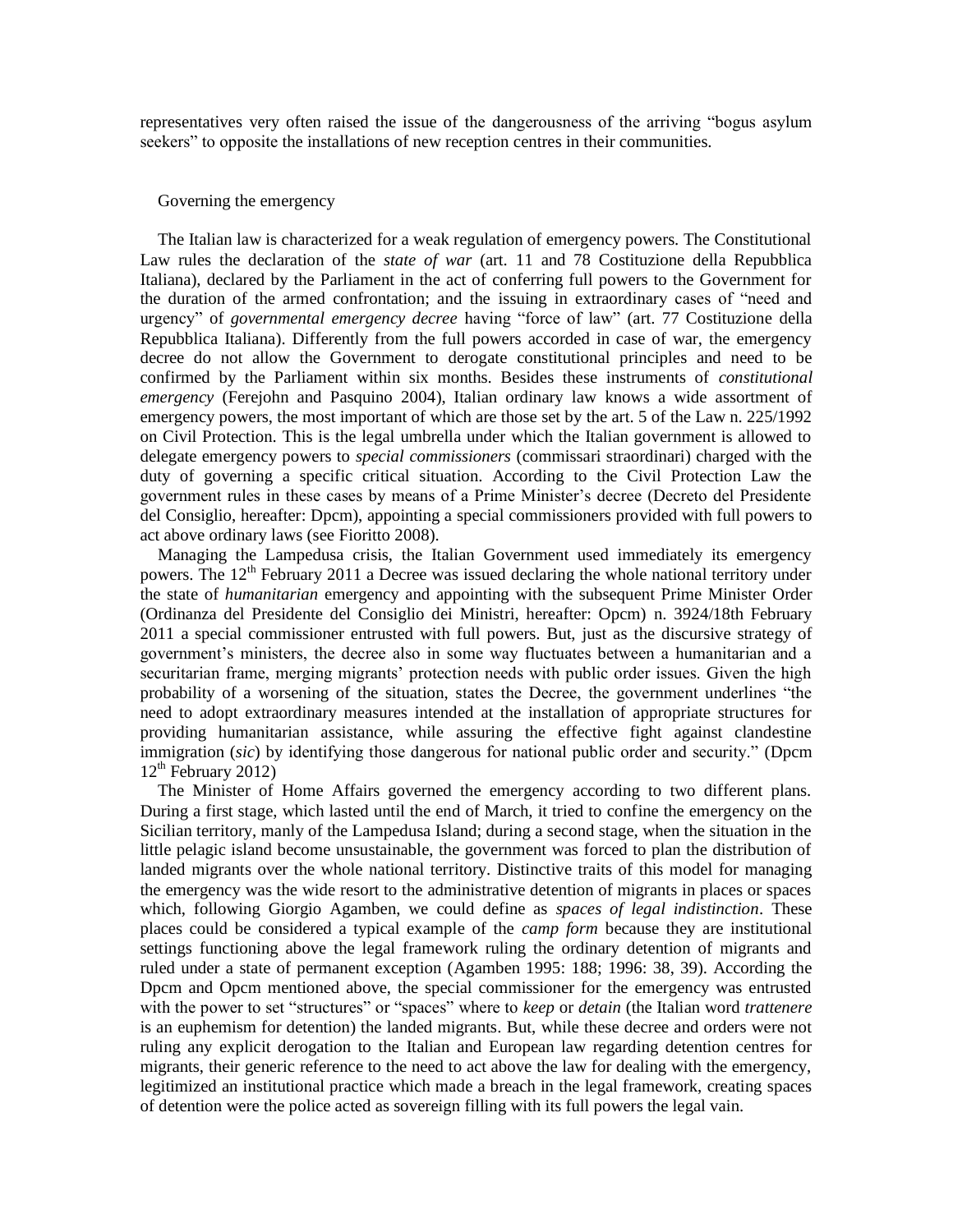According to the Italian ordinary law, there are three different kinds of centres for migrants: (a) the reception centres (Centri di accoglienza – CDA), two of them defined reception and first-aid centres for their particular position near the most southern Italian shores (Centri di primo soccorso ed sccoglinza - CPSA), set by the Law n. 563/1995 and intended at providing the first aid to irregular immigrants found in distress within the Italian territory. Reception in this kind of centres is limited in time, lasting normally for the time needed in order to provide firs-aid, identification and defining the legal status of the intercepted migrants. (b) The reception centres for asylum seekers (Centri di accoglienza per richiedenti asilo - CARA) set by the Decreto del Presidente della Repubblica n. 303/ 2004 and by the Decreto Legislativo n. 25/2008, where the asylum seekers who had escaped border control are hosted in an "open door regime", and generally speaking for no more than 35 days, while their protection request is processed. (c) The detention centres for irregular migrants (Centri di Identificazione ed Espulsione – CIE) set by the art. 14 of the Immigration Law (the so called Testo Unico sull'Immigrazione), were immigrants to be returned in their countries of origin/transit are detained following a police order confirmed by a judge in order to prepare the return and/or carry out the removal process. According the new regulation set by the Law n. 94/2009, the maximum detention time is now 180 days.

The spaces and places of detention created under the umbrella of the emergency powers were ruled under a situation of complete uncertainty regarding their nature and the legal status of their "hosts". The Italian government voluntarily produced this situation in order to avoid that the landed migrants were managed according to the legal status of proper asylum seeker, or according to the legal status of illegal immigrants. In these two cases, right after their short stay in a CDA or CPSA, immigrants should have been sent to a CARA in order to define their request of international protection, or to a CIE in order to prepare the return and/or carry out the removal process. In both cases the risk Italian government was trying to avoid was to be forced to release the third county nationals on Italian territory. On the one hand, indeed, when a request of international protection is forwarded, the third county national is registered in the EURODAC system and set partially free to circulate within the Italian territory, without the right to leave to another member states; on the other hand, according the directive 2008/115/EC, by now directly enforceable in the Italian domestic jurisdiction, the return decision should "provide for an appropriate period for voluntary departure" (art. 7), leaving removal and administrative detention as last resort. Unless police was able to prove that the landed migrants were trying to abscond themselves, or were posing a threat to public order (art. 7.4), the Italian government would have been forced to release these migrants with an order to voluntarily leave the country.

The situation of legal uncertainty was thus consciously protracted for weeks, confining the landed migrants within the *spaces indistinction* created by zones of internment, temporary camps and institutional settings whose legal status was not clarified. This with the clear aim to extend over time the arbitrary detention of immigrants, while the diplomatic negotiations with other member states and the Tunisian government were trying to find a solution which would have avoided the permanence of the third country nationals on Italian territory. More specifically, during the first stage of the crisis the Italian government arbitrarily protracted the internment of the landed migrants on Lampedusa, transforming the little island in a real *open air camp* kept above the law and without allowing any judge to confirm the protracted deprivation of liberty as the art. 13 of Italian Constitution would require. During the second stage, a new system of *temporary camps* was set up placing some tent-city intended to host up to 720 migrants in abandoned military sites. Even in this case, given the uncertainty regarding the legal status of the hosted third country nationals, no judicial confirmation of the detention according the art. 13 of Italian Constitution was ruled. On the contrary, the temporary camps were set under a regime of permanent emergency that escaped not only judicial review, but also civil society oversight, with Police forces responsible for camps management repeatedly denying the right of access also to the Members of the Italian Parliament (who according the Italian Constitution can visit all places of detention). Moreover, the internal rule of these camps was defined by police forces alone,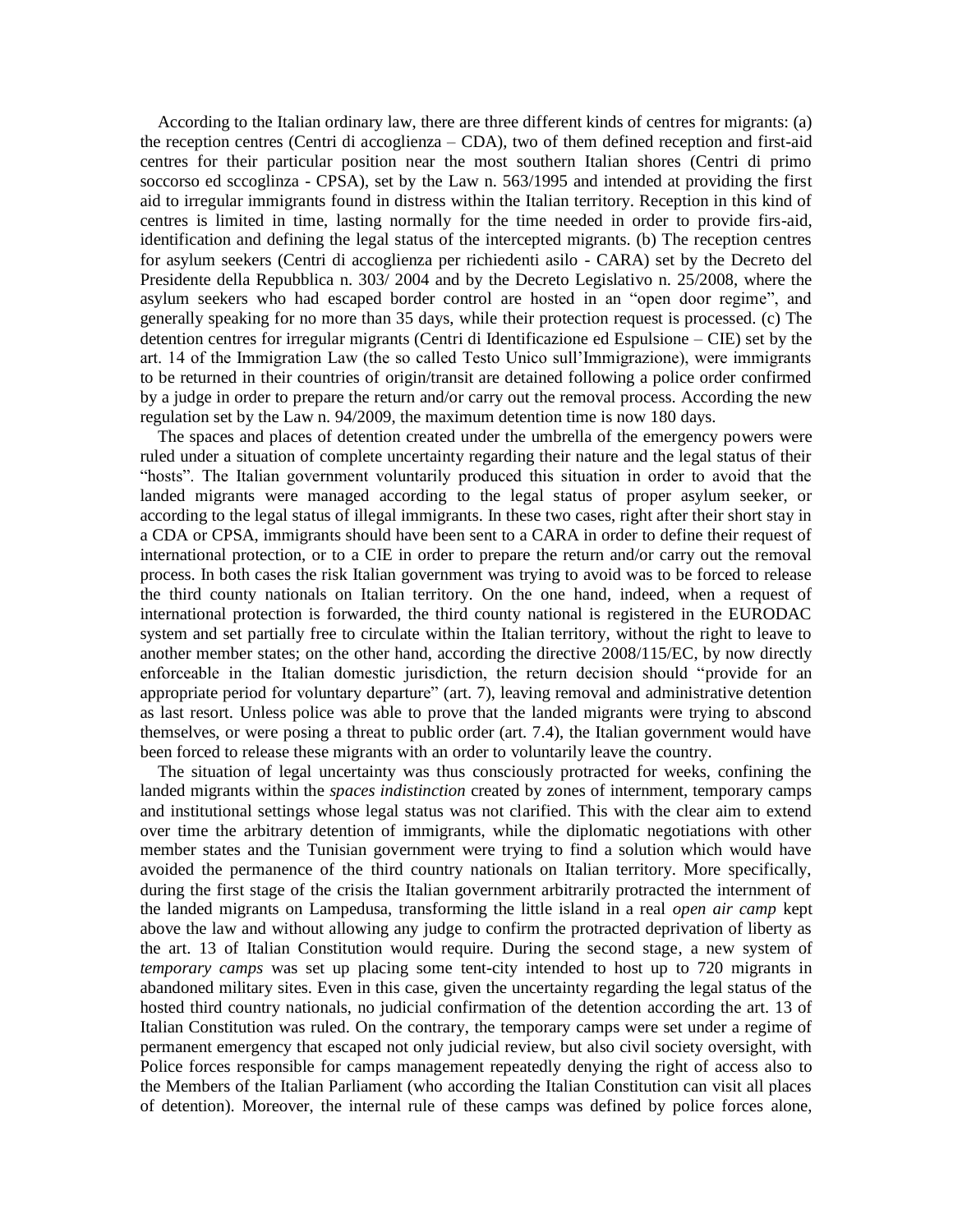under the legal umbrella of the emergency powers accorded by the above mentioned Dpcm and Opcm, thereby creating a situation were police forces were the absolute sovereign over the rights and the living condition of hundreds of people kept under a regime of arbitrary administrative detention.

# Close the tap, flush the tank

The  $5<sup>th</sup>$  of April was a crucial day for the management of the emergency. This was the day when the new agreement with Tunisia was signed and the Prime Minister enacted its decree according the temporary protection ruled by the art. 20 of Italian Immigration Law to all the landed migrants. The Italian government sealed a strategy which Umberto Bossi, leader of the xenophobic Lega Nord party, with his taste for strong images aptly synthesized saying: "we must close the tap and flush the tank!" (Quotidiano Nazionale 6th of April). The aim was to encourage the departure of the migrants landed on Italian shores since January 2011, while rebuilding the bilateral collaboration in the field of migration control with the temporary Tunisian government in order to prevent further inflows.

Since the very beginning, the system of temporary camps and installations created for detaining the migrants landed in Lampedusa showed many cracks. Reports say that disorders and escapes were uninterrupted in the centres where migrants were progressively displaced from Lampedusa. According to the words of some operators working at the detention centres, there was a *physiologic dispersion rate*, which increased sharply when the Italian government created the system of temporary camps. The tent-city were improvised installations impossible to kept under strict surveillance, while the police forces called to manage them often described the tense situation inside, suggesting they were forced to allow a certain degree of *dispersion* in order to keep good order and security.

This situation lasted until the moment the Italian government decided to define the legal status of landed migrants, finally opting for a clear humanitarian framing of the crisis against the opinion of its political majority, which was pushing for a more securitarian framing, and that of the European partners, which were advocating a more ordinary model of migration control. Being unable of managing the temporary camps under an emergency rule by further protracting the arbitrary detention, the Italian Government opted for the activation of the procedure of temporary protection ruled by the art. 20 of Italian Immigration Law, providing all the migrants landed on Italian shores from January 2011 to  $5<sup>th</sup>$  April 2011 with a temporary residence permit for humanitarian reason. This was a way to enact unilaterally the instrument of temporary protection that European institutions were reluctant to activate, but of course this was done not without consequences, as we shall see. Nevertheless, the first and closer problem the Italian government had to solve was to convince its political allies and especially the Lega Nord party, which saw the temporary protection as a more or less masked amnesty. The winning argument was that this solution would have alleviated the migratory pressure over Italy, allowing the landed migrants to reach their relatives and friends in France and Germany. It was the same Umberto Bossi who explained the reasons of his approval: "I agree with this solution as long as they go to France and Germany" (Quotidiano Nazionale 6<sup>th</sup> April 2011).

The Dpcm was thus finally signed declaring all the Tunisian arrived until  $5<sup>th</sup>$  april 2011 in need of temporary protection, while at the same time implicitly closing the humanitarian emergency and opening the stage for a pure securitarian management of those who would have landed from now onward. The newly arrived Tunisian would have been treated as illegal immigrants and returned to their country of origin according to the rules set in the agreement signed with Tunisia. According to the first estimation, the Italian Government talked of about 14.500 potential beneficiaries of the temporary protection. Considering that, since January 2011 to the 5th of April 2011, around 25.000 migrant landed on the Italian shores and that around 2.300 of them were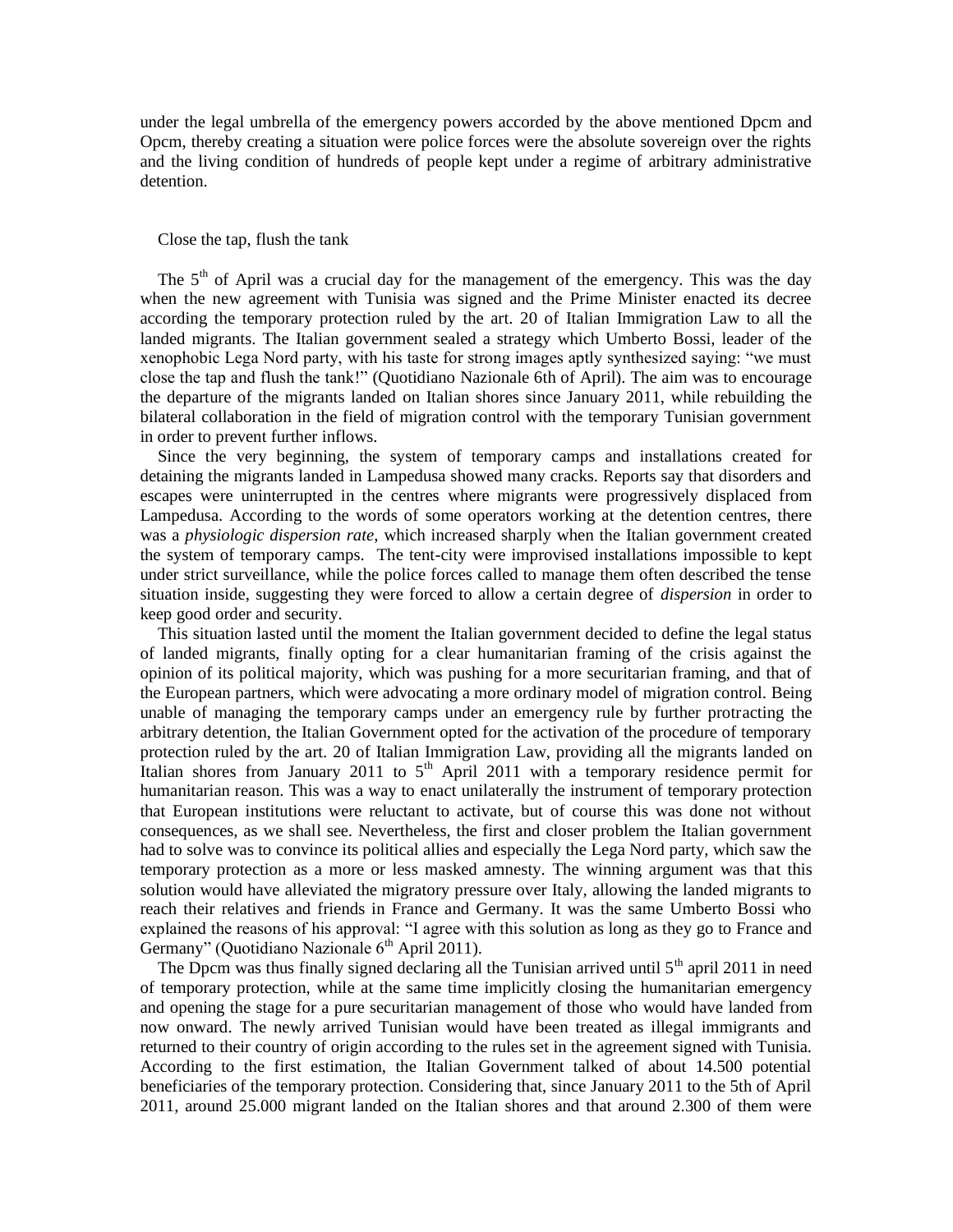coming from Libya, being thus eligible for international protection, while some other 2.200 Tunisian formally asked for a form of international protection, it can be easily sensed how many missing person there were: some around 5000 (Il Sole 24 ore 7<sup>th</sup> April). These are the numbers of the *physiologic dispersion*.

Regarding the control of external border, it was immediately clear that the inflow of migrants form northern-African shores was due to the collapse of Tunisian political structures. Tunisia was explicitly defined a *failed state*, so that with a peculiar exemplification of the doctrine of the right to humanitarian intervention (De Larrinaga and Doucet 2008), the Italian government raised the idea of supplementing the Tunisian police's inability of patrolling its borders. The proposal was immediately refused with indignation by the Tunisian government. Started with the wrong foot, the negotiation with Tunisia lasted very long. Italian Ministers' official visits in Tunisia were recurrent from February onward, with a sharp fluctuation in the public declarations' tone. Italy was clearly using carrot and stick in order to wring an agreement that should cover the field of police cooperation and the readmission of illegal migrants. At some stages of the negotiations, the Italian Foreign Affairs Minister was at the point to offer, beside substantial financial aids, 2000 Euros for each migrant readmitted; at some other stages, Italy explicitly threatened unilateral actions above international law such as naval blockage and forced mass repatriations of illegal immigrants. The Tunisian government, on its part, dictated its own conditions: no agreement on police cooperation would include joint patrol in Tunisian or international waters; readmission were to be done for small group of migrants, 50 at most, in order to avoid hurting public opinion susceptibility regarding the issue and putting at risk the legitimacy of a temporary government put in place to drive the country transition to democracy.

Finally, after more than nine ours of talks between Roberto Maroni and its Tunisian counterpart, Habib Essid, and other long preparatory talks among JHA bureaucrats, Italy and Tunisia signed what the report define a "memorandum of understanding". This was basically a working agreement on the issue of police cooperation and readmission of illegally staying migrants according to which Tunisian liaison officers will be displaced in Italy in order to carry out accelerated repatriation procedure, while Italy will provide on its own part 10 patrol boat, 100 off-road vehicles and economic aid to Tunisian government. As already happened with many other *infomalized* international agreements in the field of border control (Cassarino 2007), this working agreement was not ratified by the Italian Parliament, nor published in the Official Journal. At time of writing, its text has still not made public.

Repatriations started the  $8<sup>th</sup>$  of April, with many special flight boarding 30 migrants at a time escorted by a large contingent of police officers. The return procedure used is highly problematic from a legal point of view. Firstly because the Italian government is abusing of the so called *delayed refusal of entry* (respingimento differito) ruled by the art. 10 of Italian Immigration Law. According to the Italian law, a refusal of entry could be issued also when the illegal migrants has already crossed the border but the police has intercepted him/her in the so called "frontier zone" right after the crossing. It is quite problematic to use such delayed refusal of entry in order to ground legally the forced return of someone who has crossed the border since weeks and, very often, was already displaced in some of the many Italian temporary camps. By using this procedure the Italian government is equating the whole Lampedusa and the other temporary camps to an *extraterritorial frontier zone* where the immigrant, despite being well inside the Italian territory, has never reached its "legal border" (Basaran 2008). The aim is, again, to avoid the need to use the ordinary return procedure which, according the directive 2008/115/EC, implies the use of forced removal and administrative detention only as last resort and after issuing an order of voluntary departure. The same directive states, indeed, that Member States may decide not to apply its provisions to illegal immigrants subject to a refusal of entry in accordance of art. 13 of Schengen Border Code (art. 2.2(a)). Moreover, due to the violent disorders roused by each return flight, the police do avoid to handle the return decision to the migrants, keeping them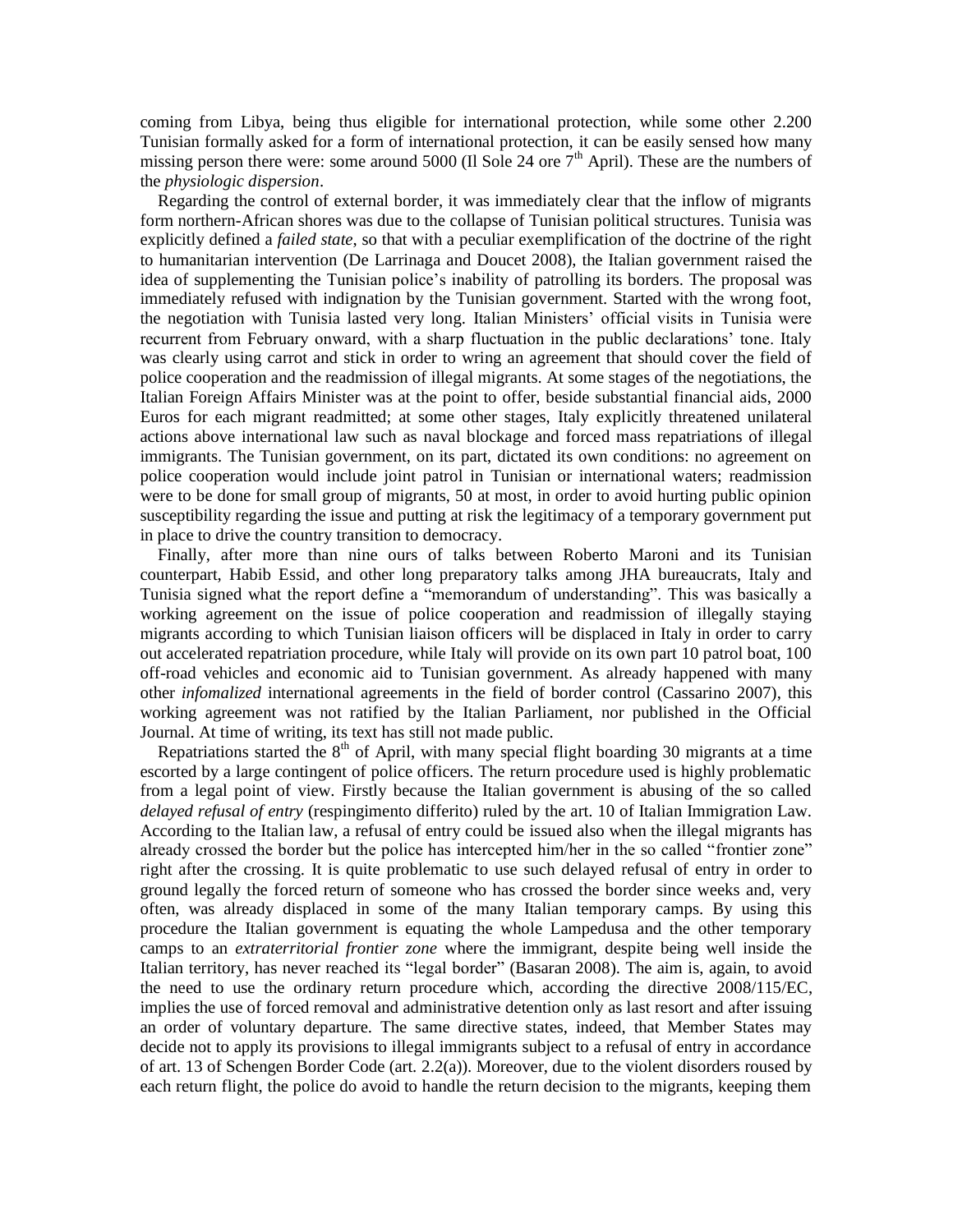in the dark about the final destination of their trip and thereby denying the right of appeal against the refusal of entry decision accorded by articles 13 and 15 of the Schengen Border Code.

#### The Schengen spirit

The unilateral issuing of temporary protection by Italian government stirred up a bitter political and legal confrontation about its compatibility with the Schengen acquis. At the JHA Council of 11<sup>th</sup> of April 2011 Italy was explicitly accused of violating the "Schengen spirit". "We cannot accept – remarked the German Home Affair Minister Hans Peter Friederich – that economic migrants arrive in Europe in big numbers through Italy. We took note that Italians are issuing temporary residence permit de facto allowing illegal immigrants to travel into Europe. The French are strengthening their border controls, Austria is thinking about it. It is not in the Europe's interest that Member States are forced to reactivate internal border controls; we hope Italians will comply with their duties" (Corriere della Sera  $12<sup>th</sup>$  April 2011)

It was by then some time that French-Italian diplomatic relationships were not animated by the Schengen spirit. The prefecture of the Alpes-Maritimes was "fencing" its border since January, denouncing the illegal crossing of some 3000 Tunisian citizens without legal status coming from Italy. While Ventimiglia, the last Italian town before the French border, was filled of migrants camping in the area around the train station and waiting the right moment to avoid the Gendarmerie's patrols on the other side. According to the bilateral readmission agreements of Chambery (1997), Italy and France are allowed to return the illegal immigrants found in their territory when it could be proved objectively that he/her transited through the other country. There have been, needless to say, many accusations from the Italian side on how the French police used to prove *objectively* the transit of Tunisian citizen from Italy.

Once Italy accorded the temporary protection to Tunisians, besides questioning the compatibility of the residence permit issued *ex* art. 20 of Italian Immigration Law with the Schengen acquis, France announced a strengthening of border checks. Its Minister of Interior Claude Guénant issued a *circualaire* directed to police officers in order to stimulate a more strict enactment of the entry conditions set by art. 5 of the Schengen Border code, while assuring that border checks would have been carried out *non systematically* according to art. 21.a(iii) of the same code. Belgium, Austria, Germany and Denmark announced similar measures at land and air borders, triggering the Italian reaction, with government high representatives denouncing an explicitly hostile attitude and a clear violation of the Schengen rules on internal border checks. Once the days of the hottest confrontation passed by, all Member States were forced to admit the legitimacy of the measures taken by the others, as the same Commission often remarked, declaring the legality of both the "non systematic" border check and the temporary protection issued by Italy.

Although legitimate from a strictly legal point of view, these measures raised many political tensions that clearly made the Schengen system showing some cracks, as was forced to admit also the president of the European Council Herman van Rompuy: "neither Italy, nor France did until now something illegal. This said, there is the risk to violate the spirit of the Schengen agreements" (Avvenire  $18<sup>th</sup>$  of April). At the eve of the decision about the accession to Schengen of Romania and Bulgaria, with the Greece considered as the weak link in the European border regime, so that Frontex is in full force at the Greek-Turkish border since October 2010, the tensions among Italy and the others Member States (manly France) triggered by the Lampedusa crisis provided the opportunity for an official proposal of revision of the Schengen agreements.

The  $20<sup>th</sup>$  of April the Commission issued a draft communication on migration, finally approved the  $4<sup>th</sup>$  of May, then presented at the JHA Council of  $12<sup>th</sup>$  May and to be fully discussed at the next European Council the 24<sup>th</sup> of June. The communication, which stresses how "weaknesses at some sections of the external border undermine confidence in the credibility of the Union's ability